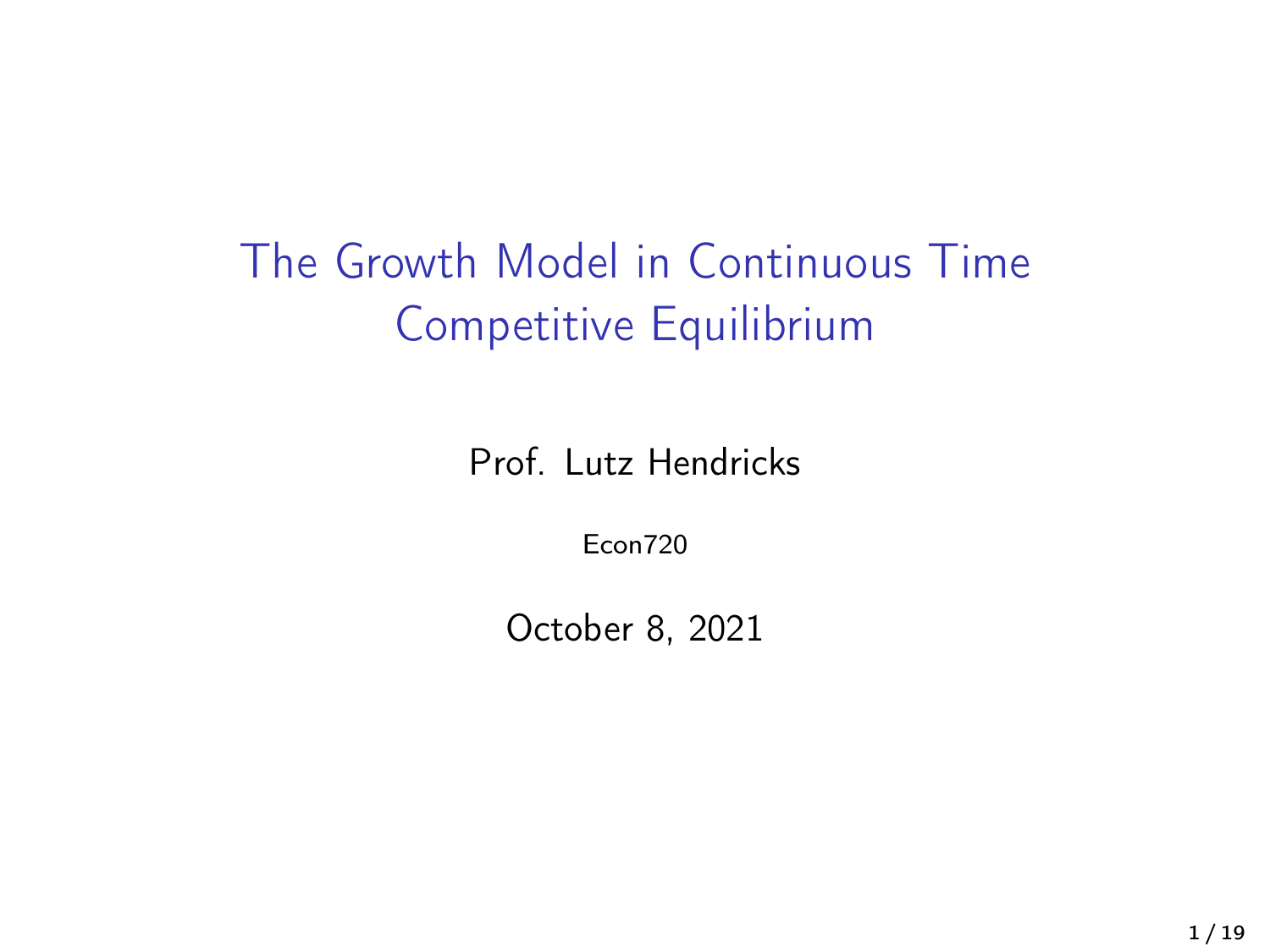# Competitive Equilibrium

- $\blacktriangleright$  Firms solve the same problem as in the Solow model.
- $\triangleright$  We add a government that imposes lump-sum taxes to finance government spending.
- **I** The budget constraint is  $\tau_t = G_t$ .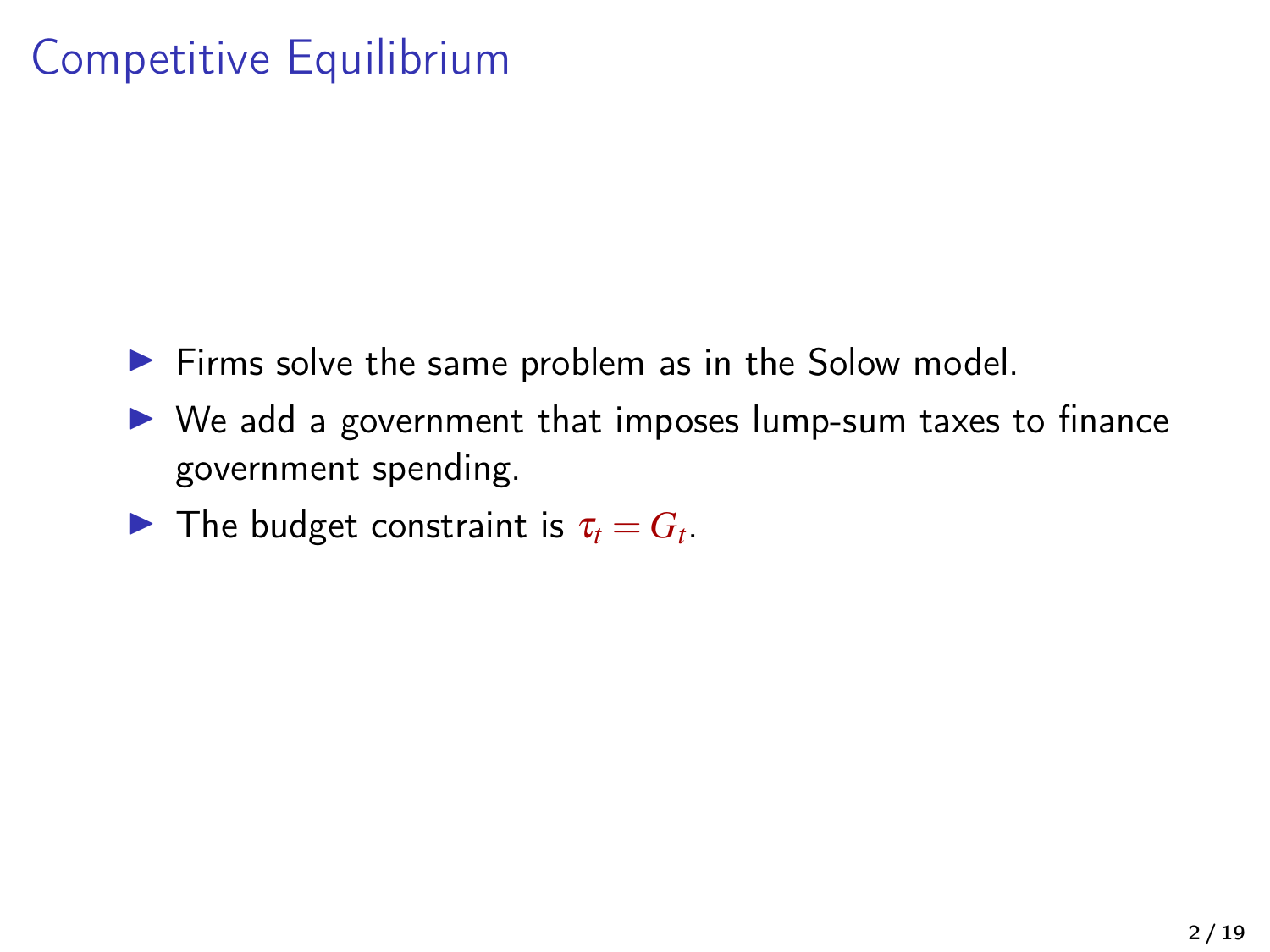#### **Households**

$$
\max \int_{t=0}^{\infty} e^{-(\rho - n)t} u(c_t) dt
$$
 (1)

subject to:  $k_0$  given, the TVC, and the budget constraint

$$
\dot{k}_t = w_t + (r_t - \delta - n)k_t - c_t - \tau_t \tag{2}
$$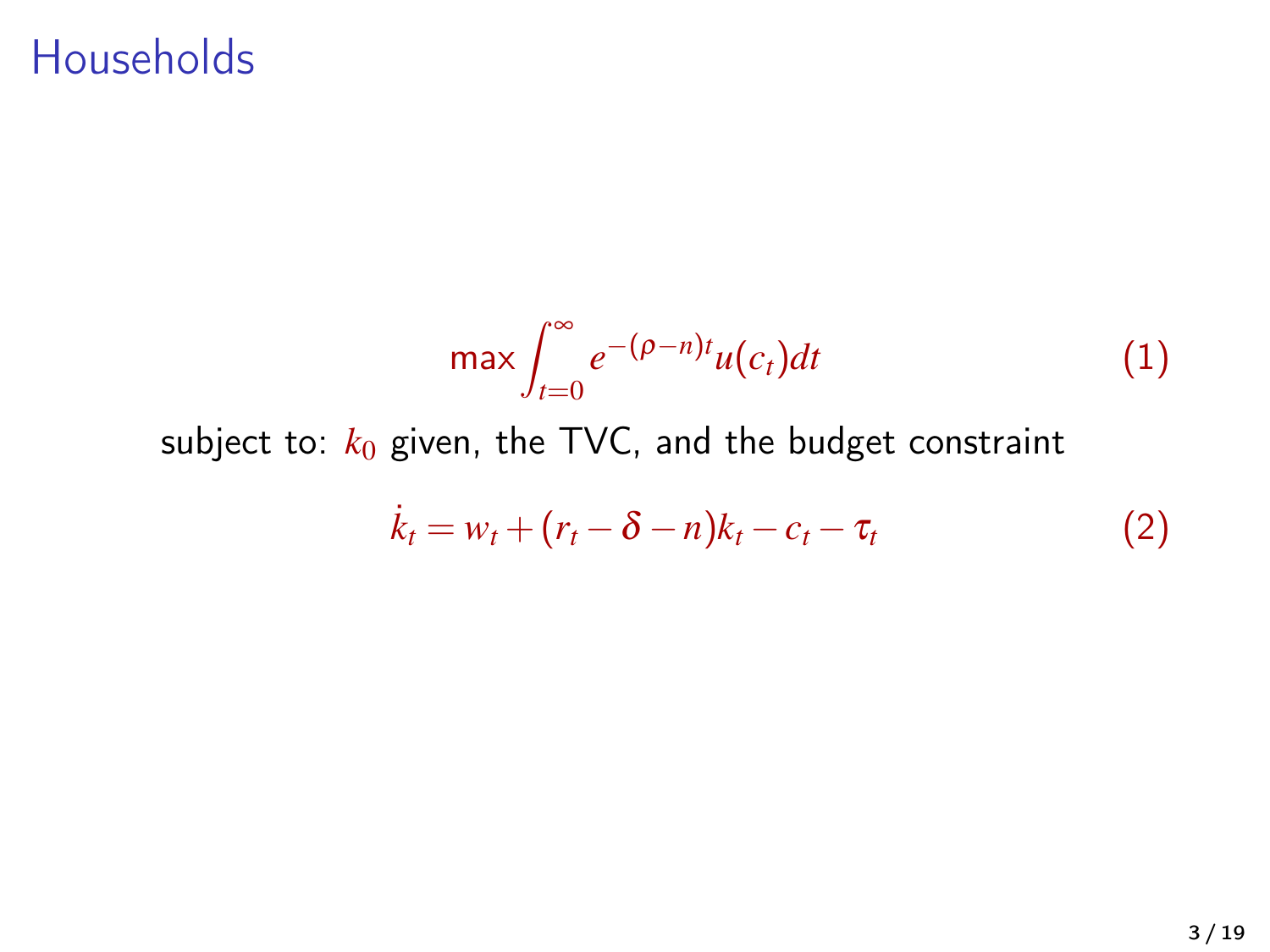# Households

Hamiltonian:

$$
H = u(c) + \lambda [w + (r - \delta - n)k - c - \tau]
$$
 (3)

First-order conditions

$$
\frac{\partial H}{\partial c} = 0 \Rightarrow u'(c) = \lambda \tag{4}
$$

$$
\begin{array}{rcl}\n\lambda & = & (\rho - n)\lambda - \partial H/\partial k \\
& = & \lambda [\rho - n - (r - \delta - n)] \\
& = & \lambda (\rho - r + \delta)\n\end{array}
$$

Transversality:

$$
\lim_{t \to \infty} e^{-(\rho - n)t} \lambda_t k_t = 0 \tag{5}
$$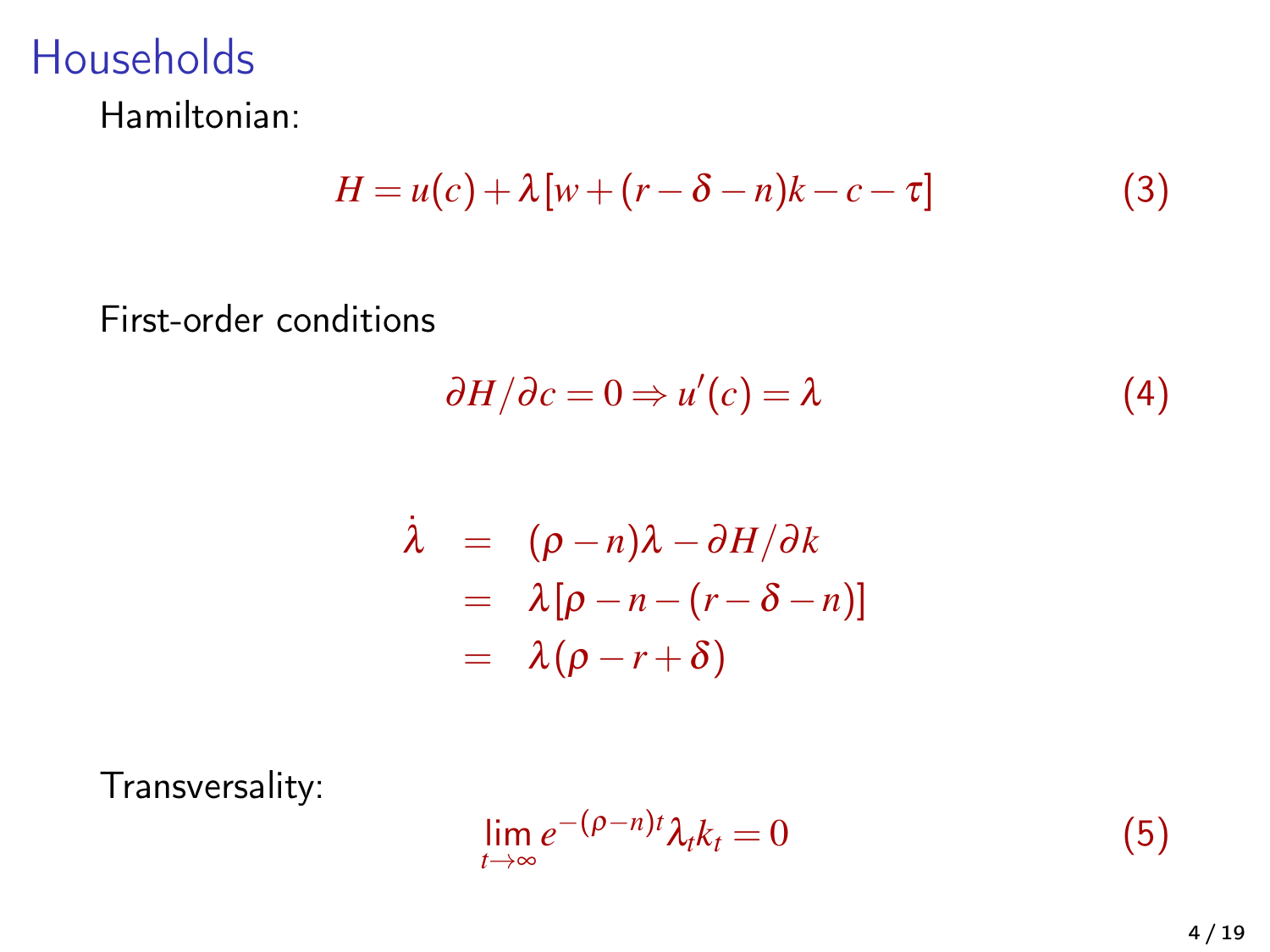#### **Households**

Eliminate λ:

$$
u''(c)\dot{c} = \dot{\lambda} \tag{6}
$$

Substitute into the law of motion for  $\lambda$ :

 $\dot{c} = u'(c)/u''(c) \cdot [\rho + \delta - r]$ 

or

$$
g_c = (r - \delta - \rho)/\sigma \tag{7}
$$

Solution: Functions  $c_t, k_t$  that solve the Euler equation, the budget constraint, and the boundary conditions.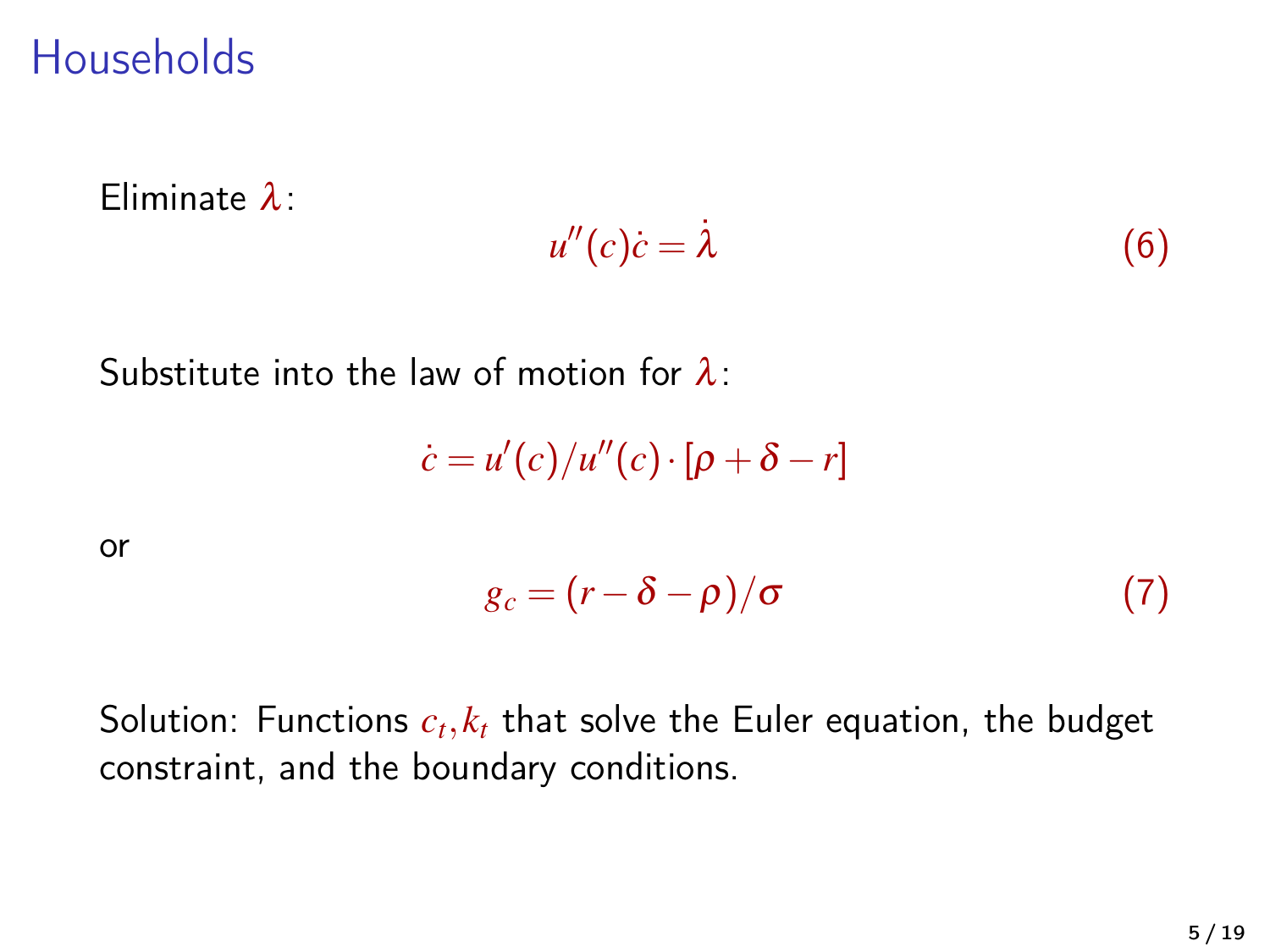# Competitive Equilibrium

Objects: Functions  $c_t, k_t, \tau_t, w_t, r_t$ . Equilibrium conditions:

- $\blacktriangleright$  Household (2)
- $\blacktriangleright$  Firm (2)
- $\blacktriangleright$  Government  $(1)$
- $\blacktriangleright$  Market clearing  $(1)$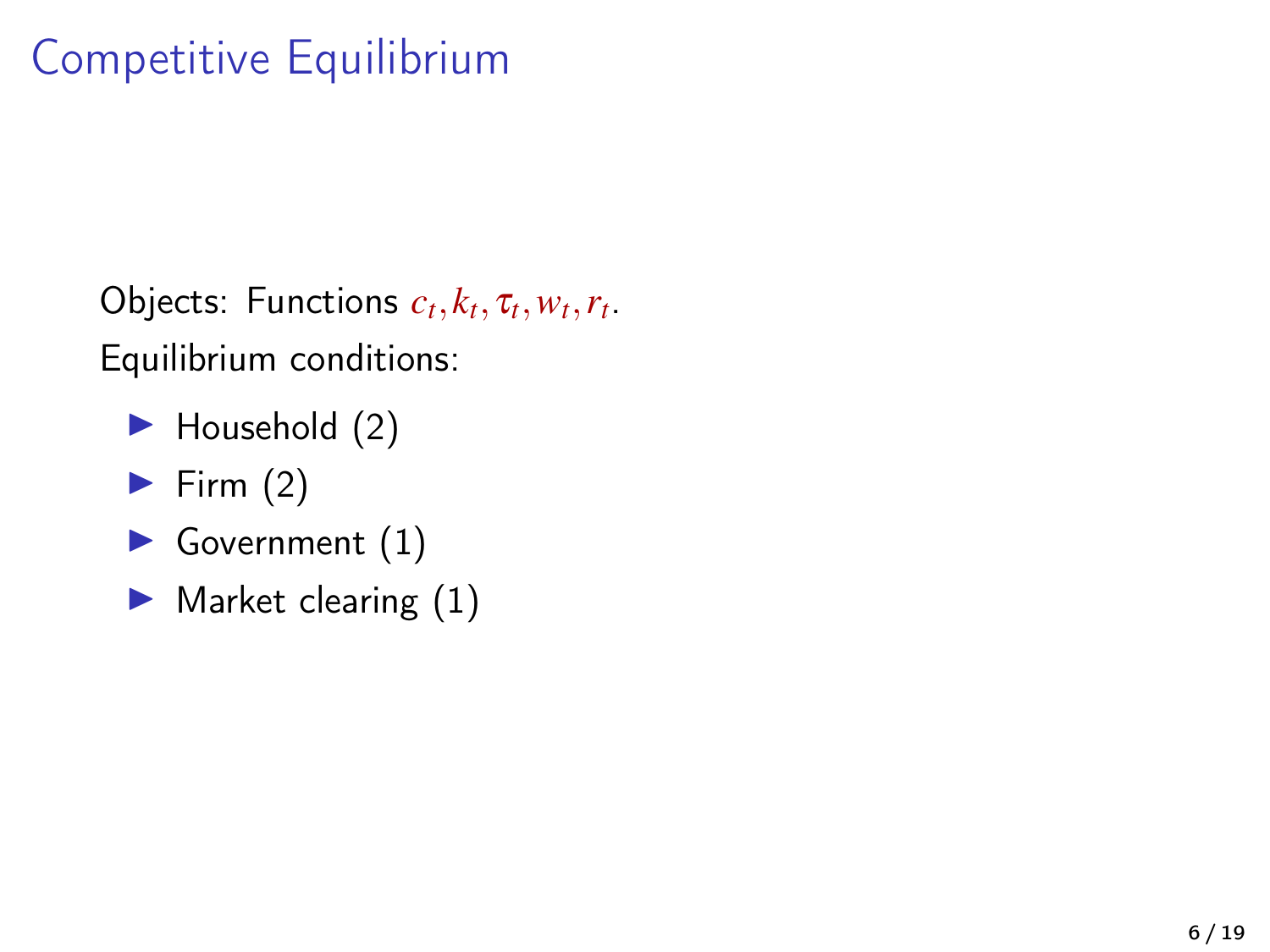#### Dynamics

Simplify to obtain two differential equations:

$$
\dot{c} = u'(c)/u''(c) \cdot [\rho + \delta - f'(k)] \tag{8}
$$

$$
\dot{k} = f(k) - (n+\delta)k - c - G \tag{9}
$$

The planning solution and the CE coincide (with  $G = 0$ ).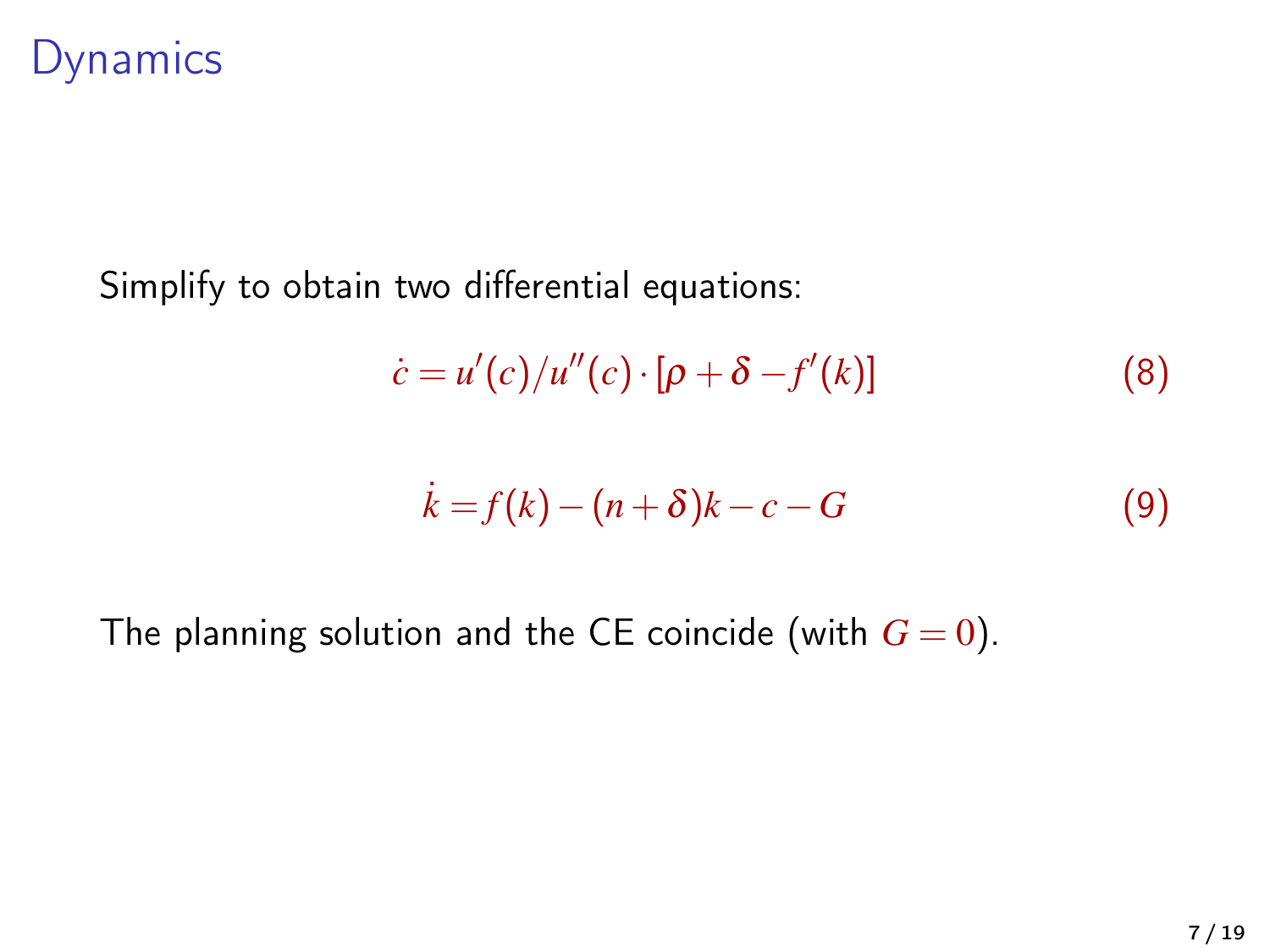# Detrending the Model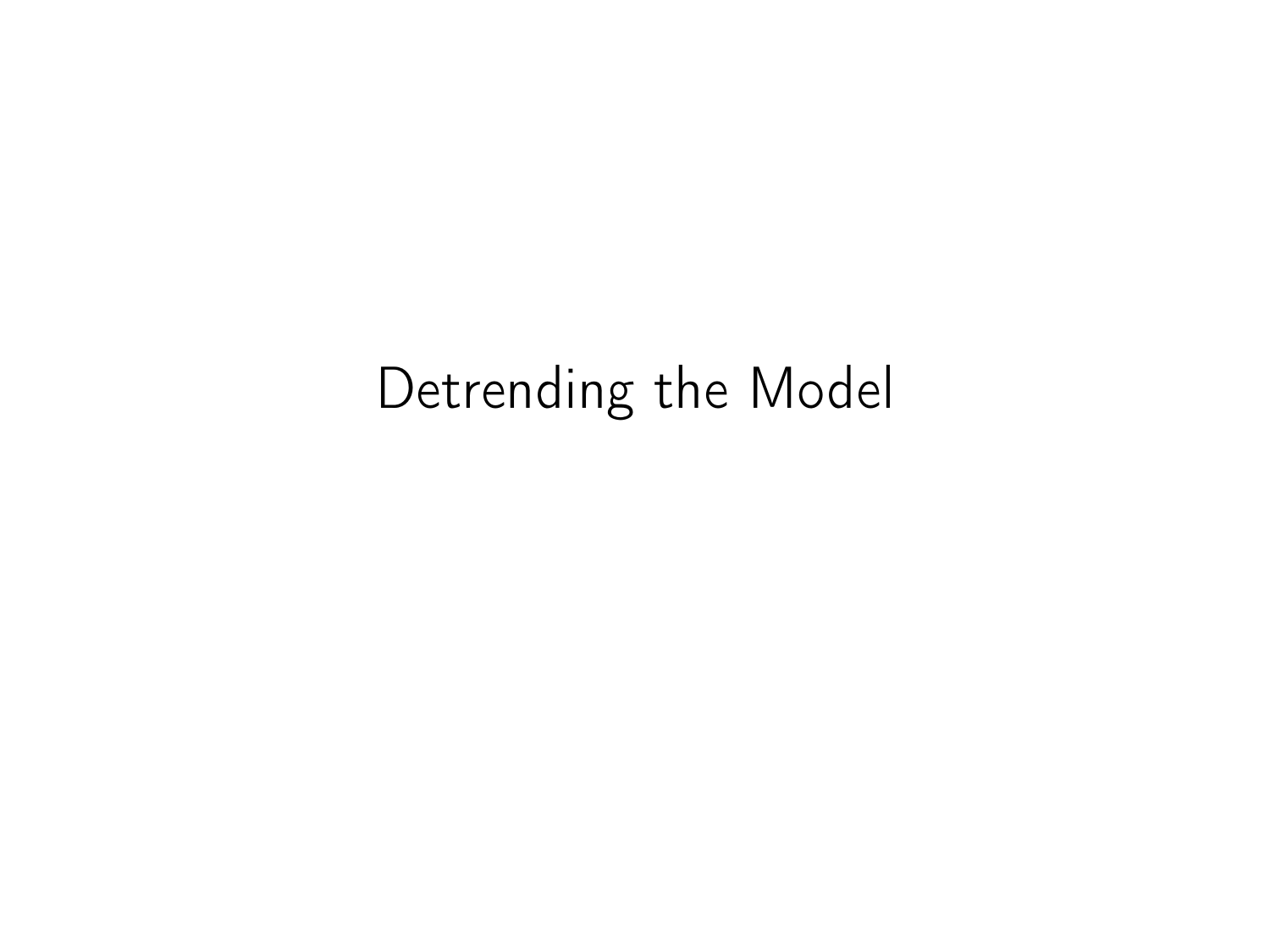## Detrending a model

 $\triangleright$  Consider the Cass Koopmans model with productivity growth:

$$
\max \int_0^\infty e^{-(\rho - n)t} u(c_t) dt \tag{10}
$$

$$
\dot{k}_t = F(k_t, A_t) - (n+\delta)k_t - c_t \qquad (11)
$$

with

$$
A_t = e^{gt} \tag{12}
$$

- $\triangleright$  What does the Planner's solution look like?
- $\blacktriangleright$  The problem: the model has no steady state.
- $\blacktriangleright$  How can we analyze its dynamics?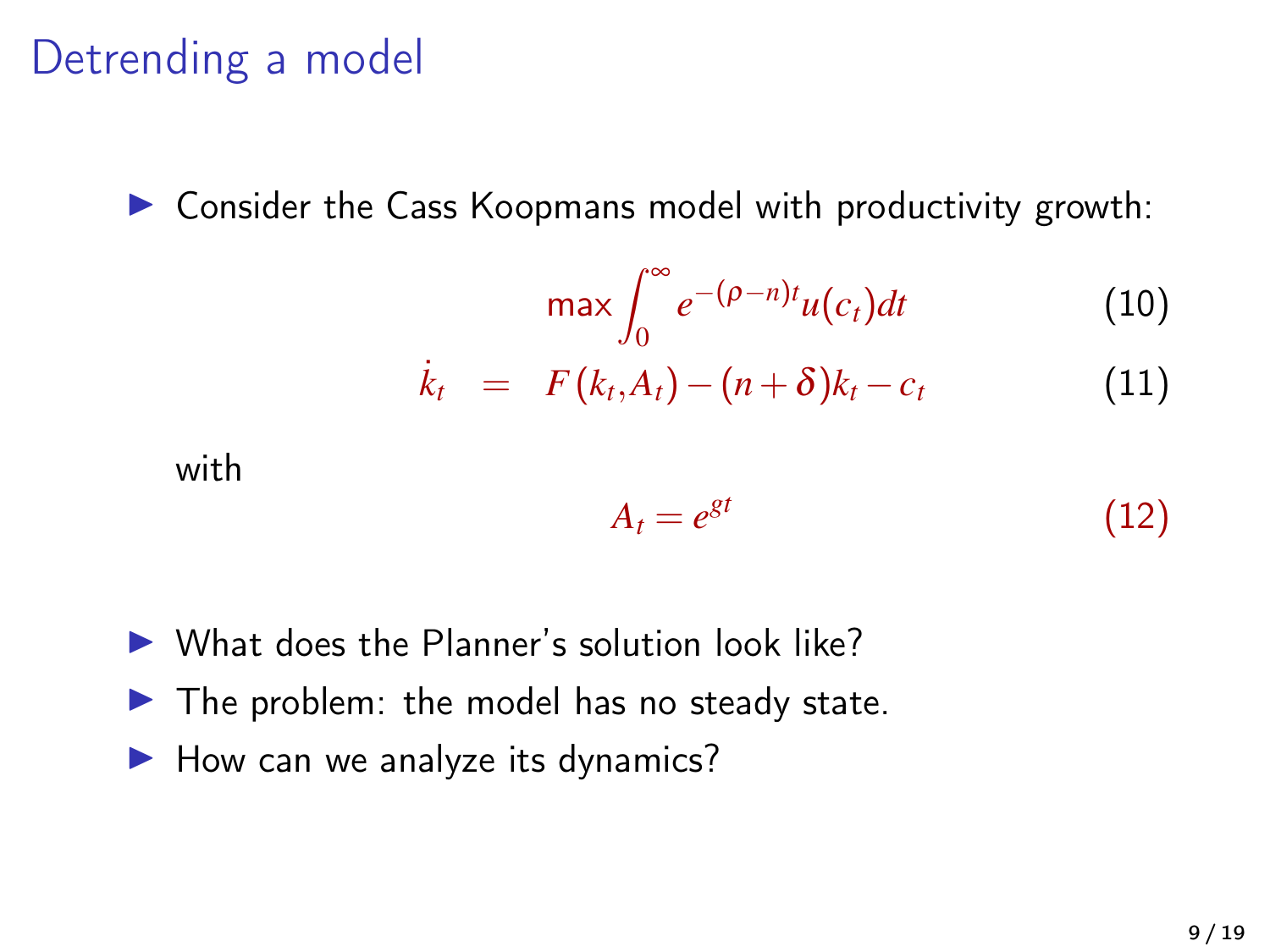Approach 1: Solve and detrend

 $\triangleright$  Unchanged: the Planner's optimality conditions in terms of original variables:

$$
\dot{c}/c = \frac{\frac{\partial F(k,A)}{\partial k} - n - \delta - (\rho - n)}{\sigma(c)} \tag{13}
$$

 $\triangleright$  But we cannot draw the phase diagram without a steady state.

- $\triangleright$  Solution: detrend the variables to make them stationary.
	- 1. Find the balanced growth rate for each variable.
	- 2. Divide each variable by a scale factor that grows at its balanced growth rate.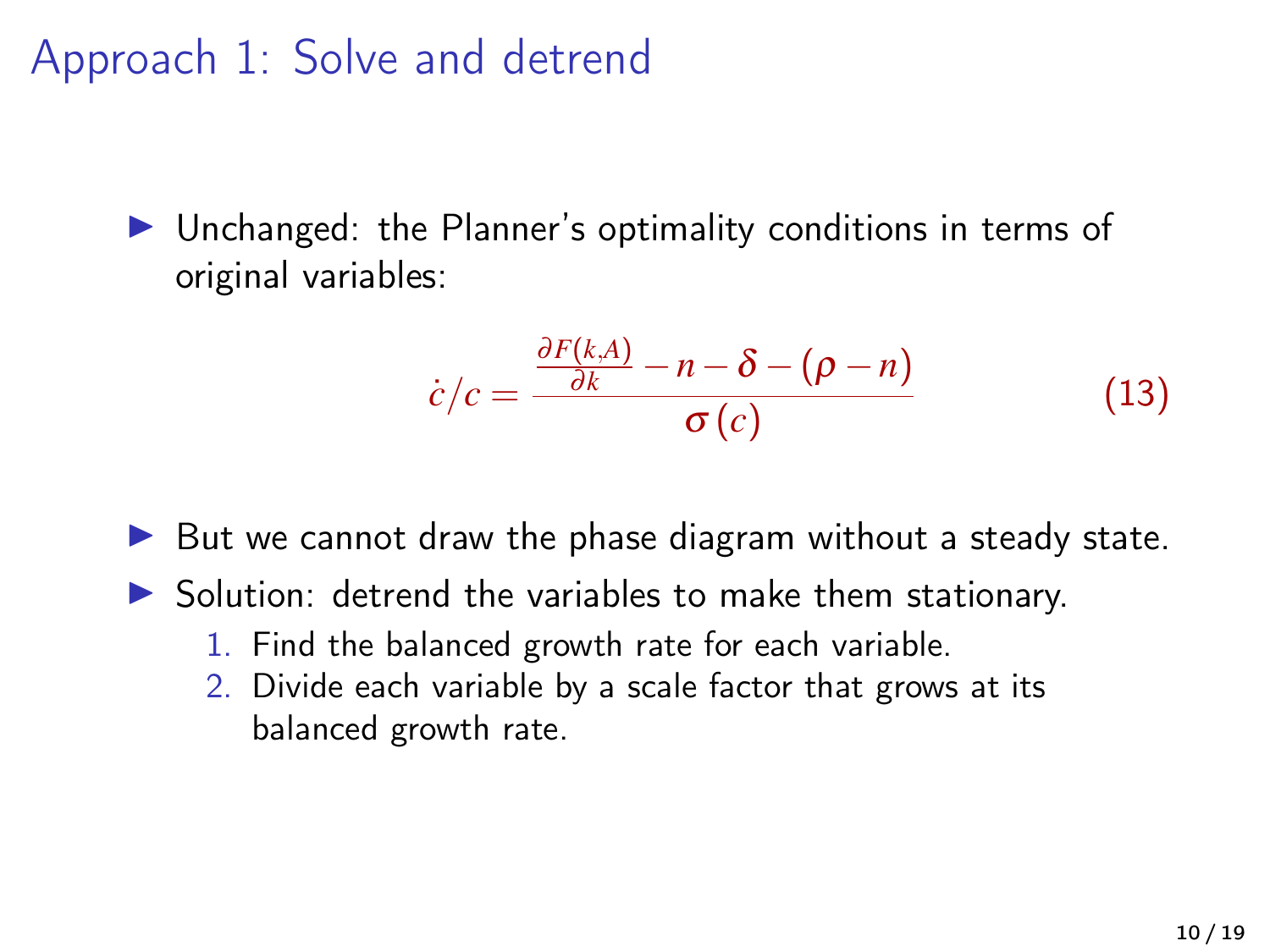#### Balanced growth rates

 $\blacktriangleright$  The same as in the Solow model with growth:

$$
g(c) = g(k) = g \tag{14}
$$

 $\blacktriangleright$  Define the detrended variables:

$$
\begin{array}{rcl}\n\tilde{c}_t &=& c_t/A_t & (15) \\
\tilde{k}_t &=& k_t/A_t & (16)\n\end{array}
$$

 $\blacktriangleright$  Law of motion:

$$
g(\tilde{k}) = g(k) - g
$$
  
= 
$$
\frac{F(\tilde{k}, 1)A - (n + \delta)\tilde{k}A - \tilde{c}A}{k} - g
$$
  

$$
d\tilde{k}/dt = f(\tilde{k}) - (n + \delta + g)\tilde{k} - \tilde{c}
$$
 (17)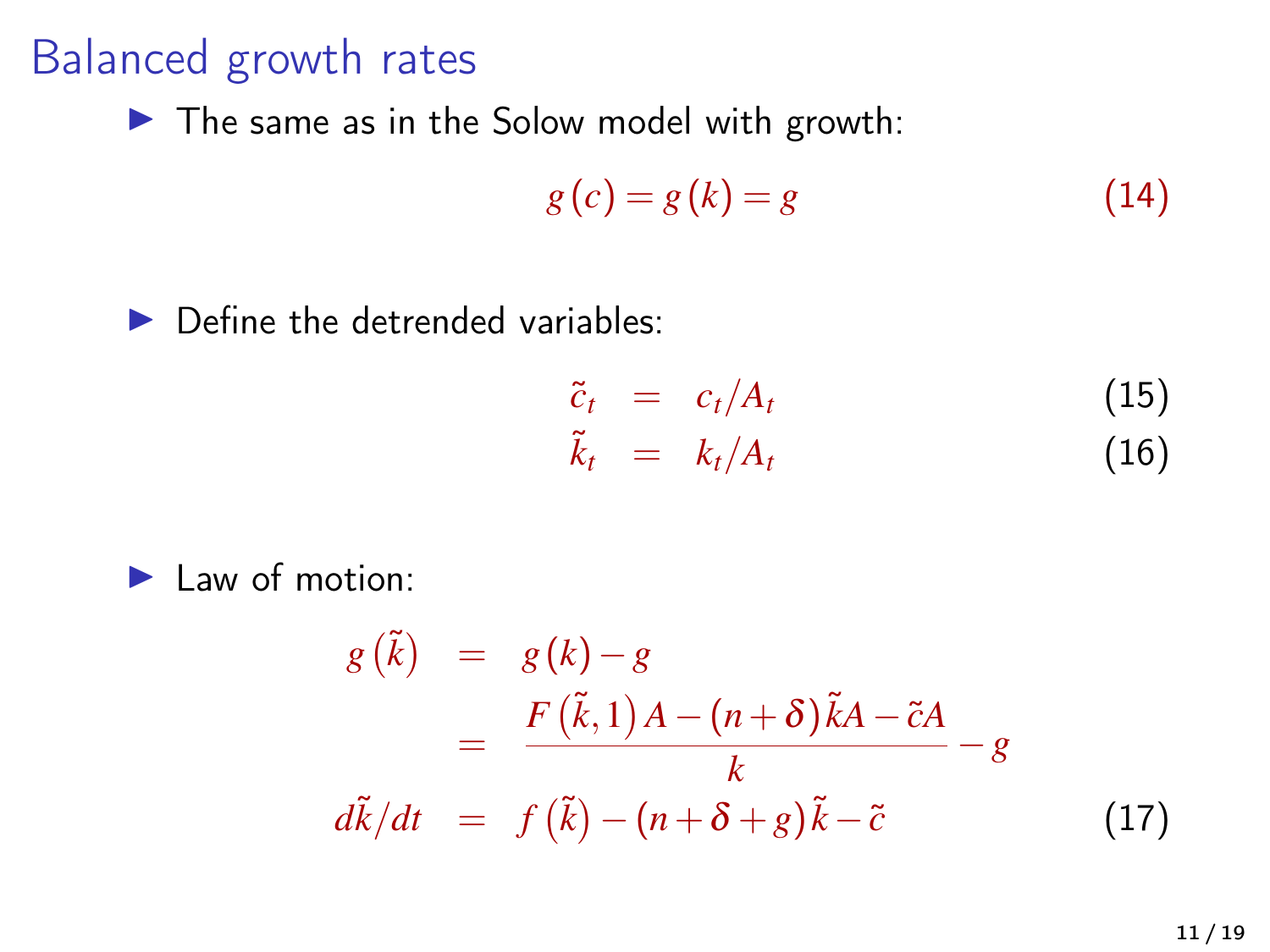Detrended first-order conditions

 $\triangleright$  Optimality conditions in terms of detrended variables:

$$
\frac{d\tilde{c}/dt}{\tilde{c}} = \frac{\dot{c}}{c} - g
$$
\n
$$
= \frac{f'(\tilde{k}) - \delta - \rho}{\sigma(c)} - g
$$
\n(18)

 $\blacktriangleright$  This is true because

$$
\frac{\partial F(k,A)}{\partial k} = \frac{\partial F(\tilde{k}A,A)}{\partial \tilde{k}} \frac{\partial \tilde{k}}{\partial k} = Af'(\tilde{k}) \frac{1}{A}
$$
(19)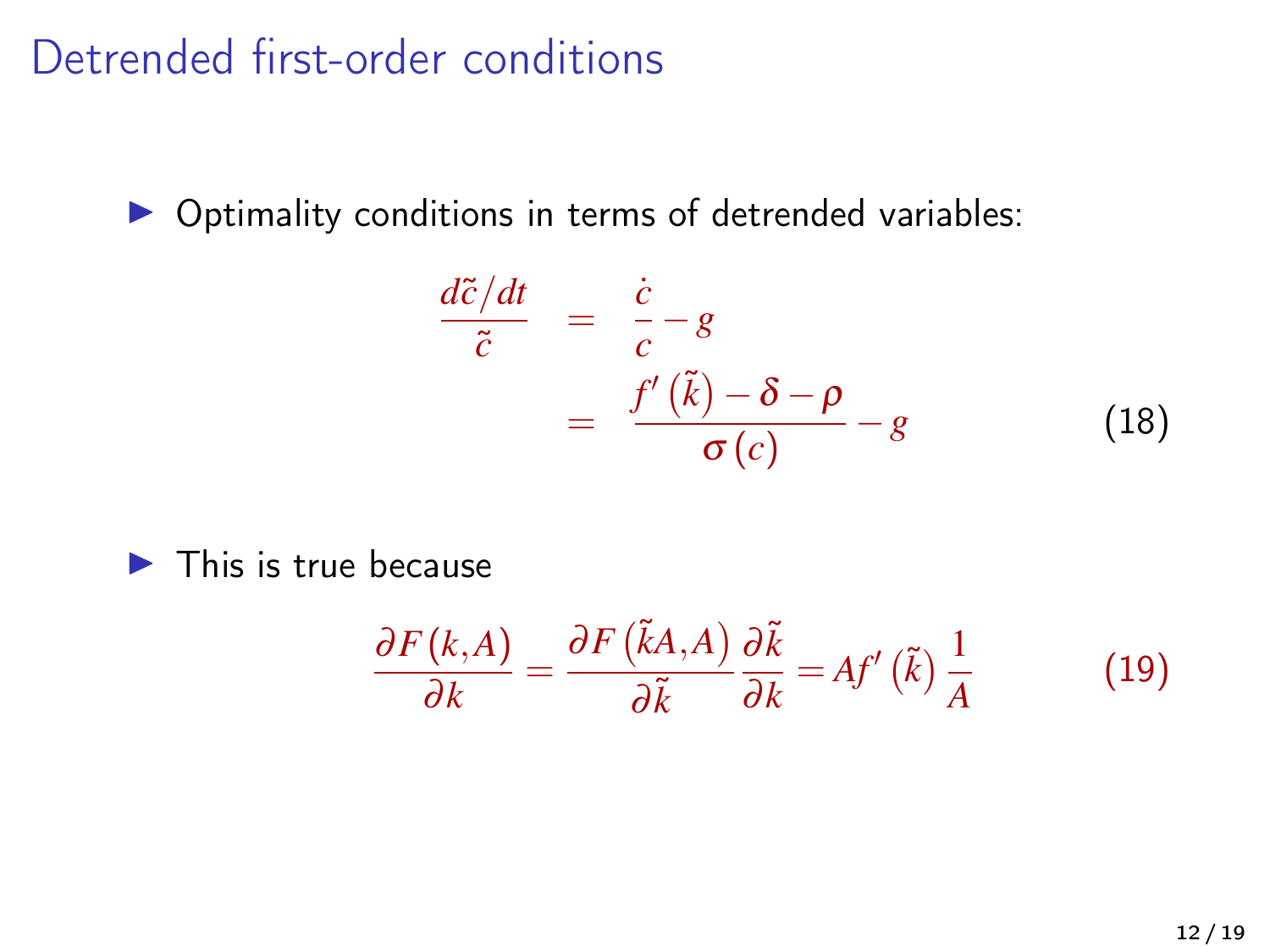Detrended first-order conditions

**Assume CRRA preferences:** 

$$
u(c) = c^{1-\sigma}/(1-\sigma) \tag{20}
$$

**I** Then  $\sigma(c) = \sigma$  is constant.

 $\triangleright$  CRRA is required for balanced growth - an important result.

**In Otherwise**  $\sigma(c)$  **is not constant.**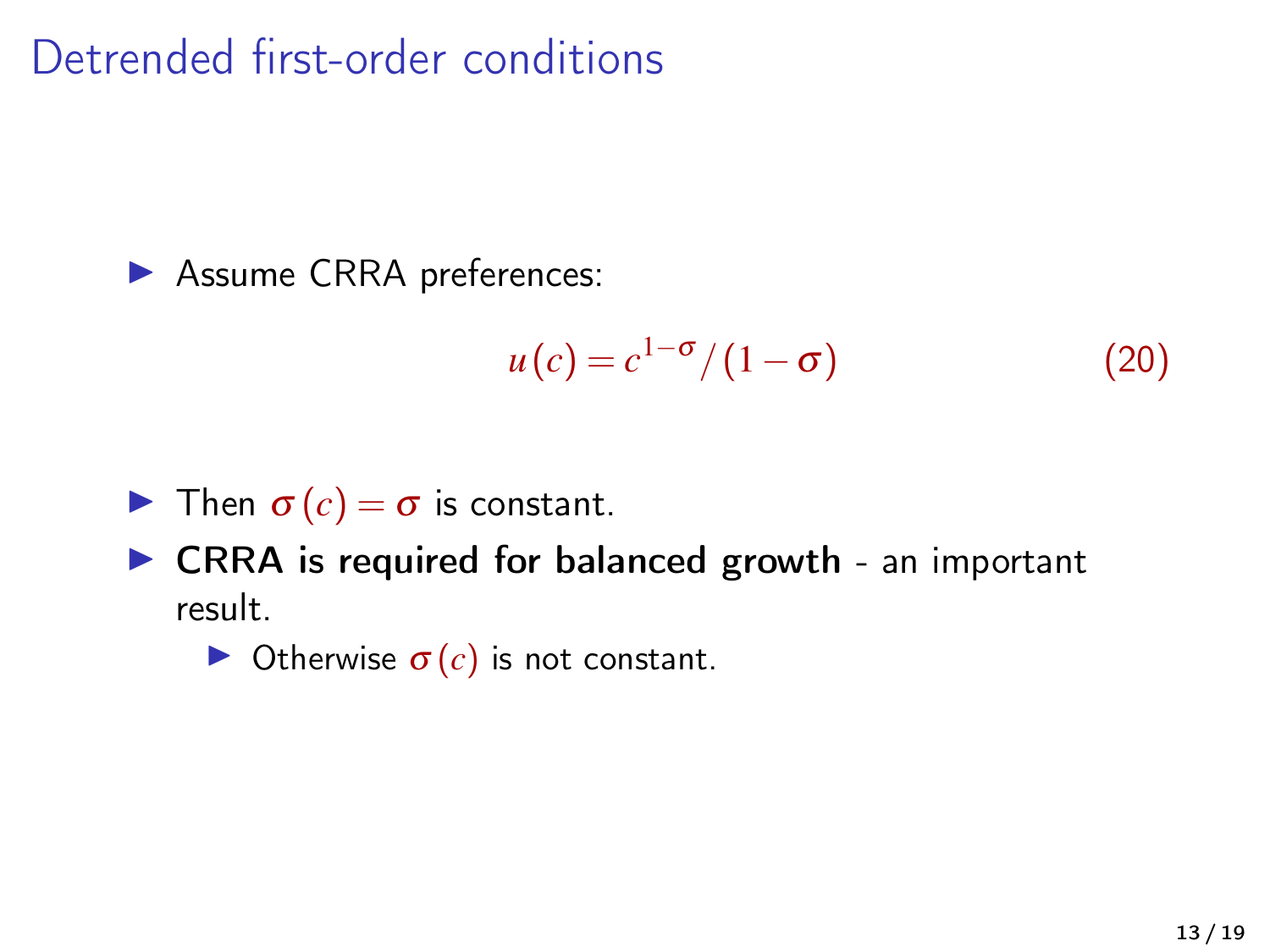## Model Solution

Functions of time  $c_t, k_t$  that satisfy:

1. Euler equation

$$
g(\tilde{c}) = \frac{f'(\tilde{k}) - \delta - \rho}{\sigma(c)} - g \tag{21}
$$

2. Resource constraint

$$
d\tilde{k}/dt = f(\tilde{k}) - (n + \delta + g)\tilde{k} - \tilde{c}
$$
 (22)

- 3. Initial condition:  $\tilde{k}_0$  given
- 4. TVC  $\lim_{t\to\infty} e^{-(\rho n)t} u'(c_t) k_t = 0.$ With  $u'(c_t) = c_t^{-\sigma} = \tilde{c}_t^{-\sigma} e^{-\sigma gt}$  and  $k_t = \tilde{k}_t e^{gt}$ , this becomes

$$
\lim_{t \to \infty} e^{-(\rho - n)t} e^{(1 - \sigma)gt} u'(\tilde{c}_t) \tilde{k}_t = 0 \tag{23}
$$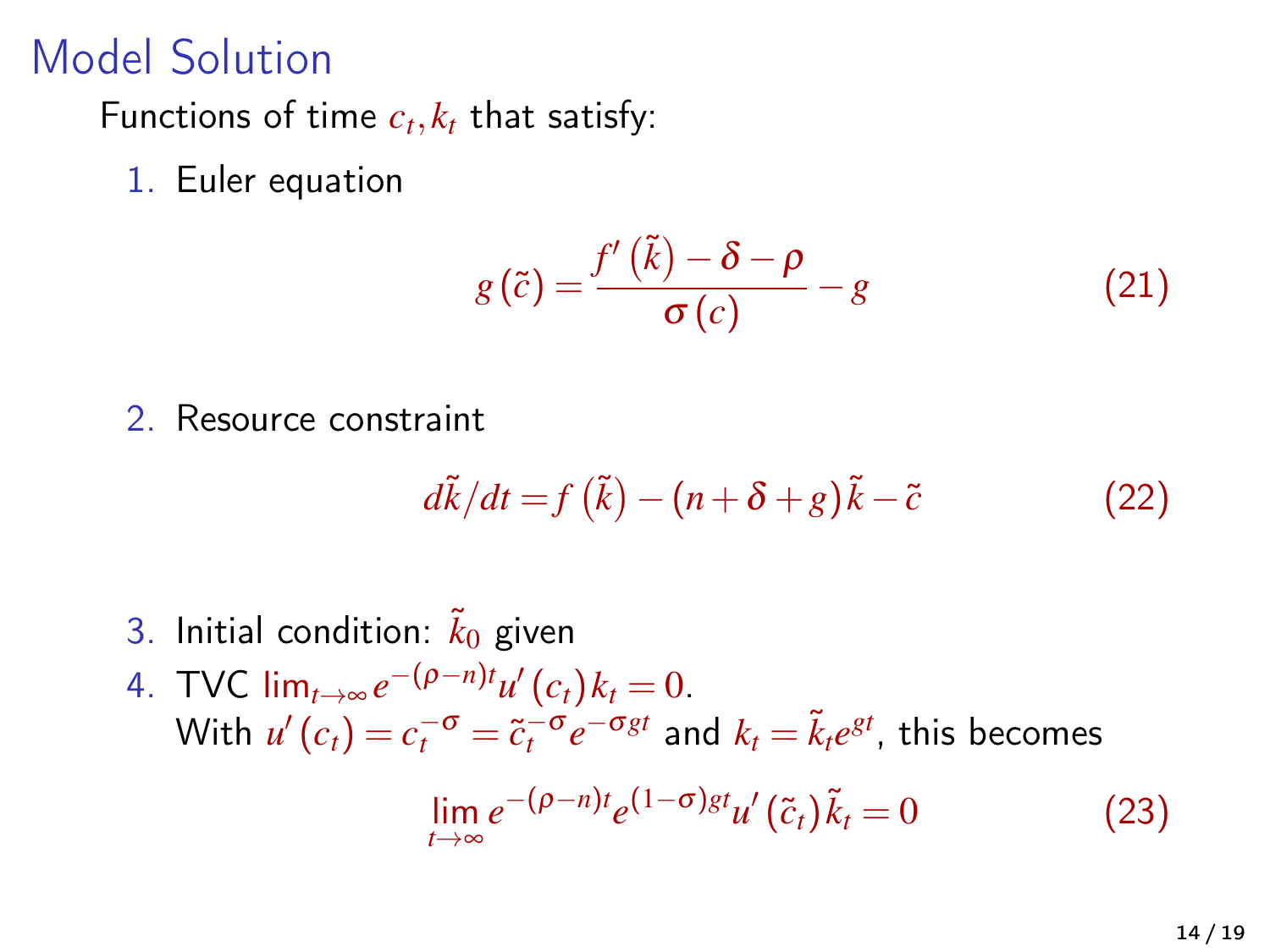## Approach 2: Detrend and solve

#### $\blacktriangleright$  Steps:

- 1. Find balanced growth rates as before.
- 2. Write the economy in detrended variables.
- 3. Take the first-order conditions.
- 4. Define the solution.
- 5. Convert back into (undetrended) variables.
- $\blacktriangleright$  This is useful for solution methods that only work on stationary problems (such as DP).
- $\triangleright$  Exercise: show that this yields the same answer for the growth model.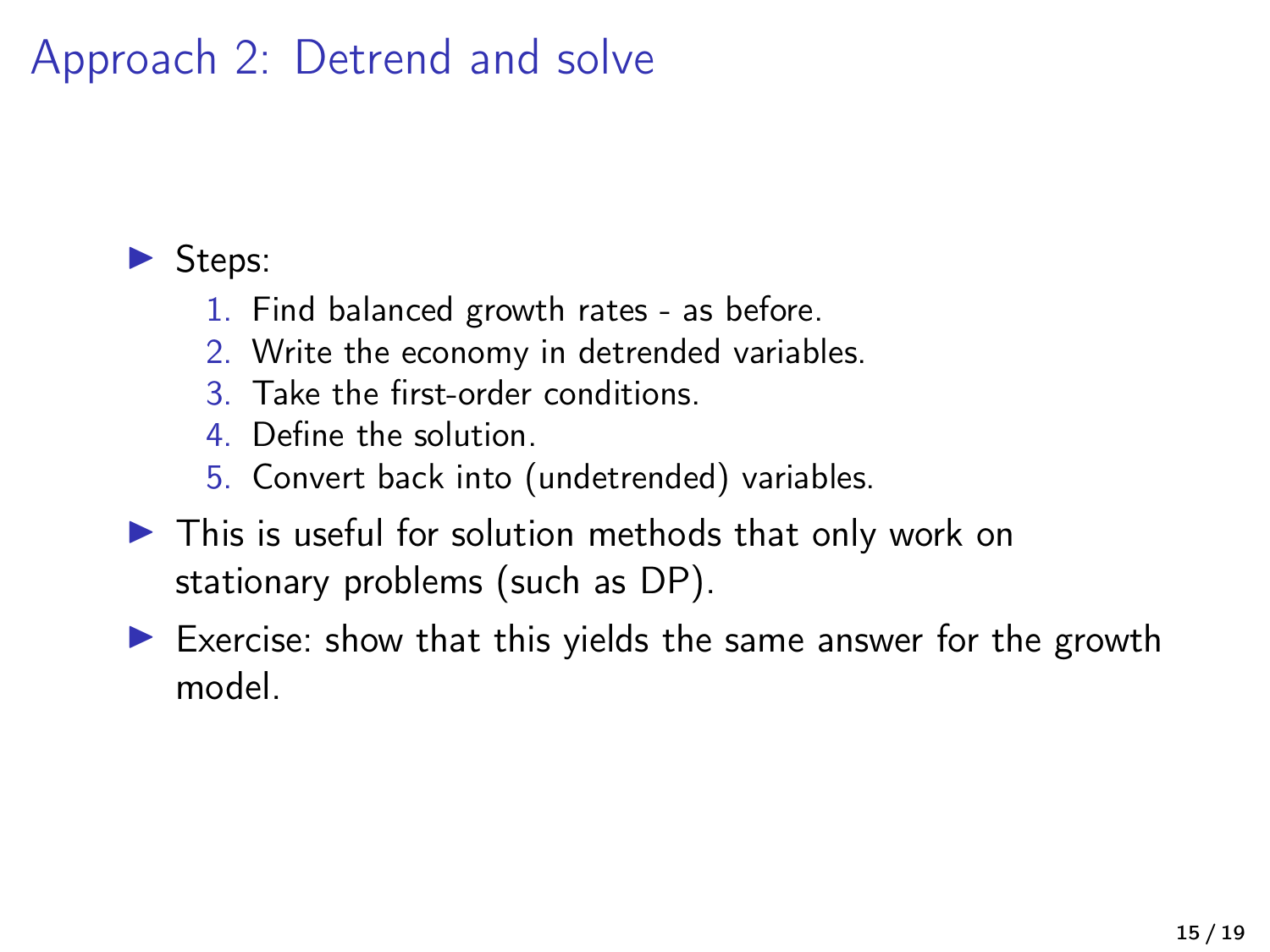#### Detrending the Model Summary

In the growth model, optimality conditions change only by adding the 2 occurrences of *g*:

$$
g(\tilde{c}) = \frac{f'(\tilde{k}) - \delta - \rho}{\sigma} - g \qquad (24)
$$
  

$$
d\tilde{k}/dt = f(\tilde{k}) - (n + \delta + g)\tilde{k} - \tilde{c} \qquad (25)
$$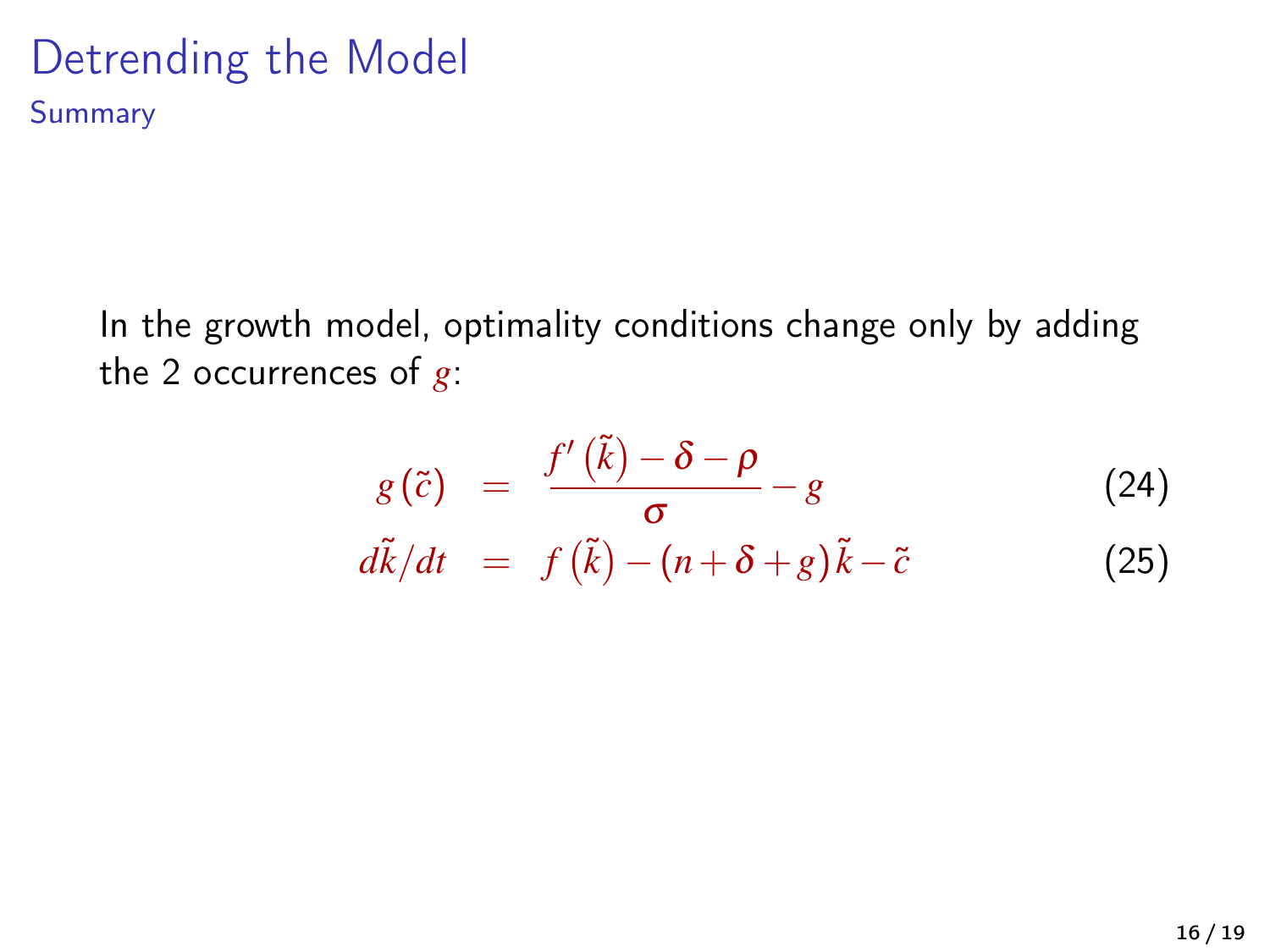Detrending the Model Why do we care?

1. The balanced growth  $\tilde{k}$  now depends on preferences:

$$
g(\tilde{c}) = 0 \Rightarrow f(\tilde{k}) = \delta + \rho + \sigma g \tag{26}
$$

- 2. We see that preferences must be CRRA for a steady state to exist.
- 3. Quantitative differences.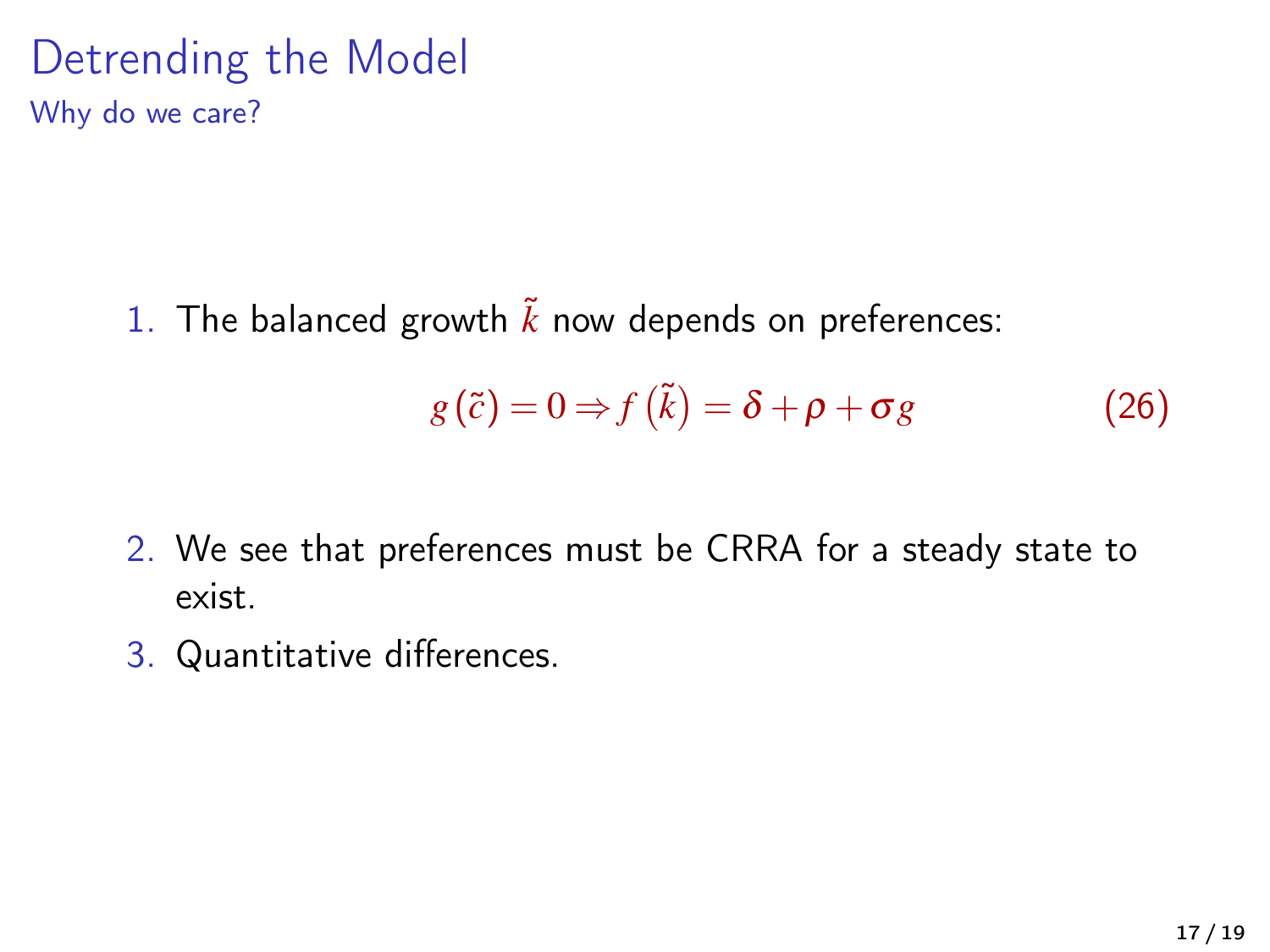# Reading

- ▶ [Acemoglu \(2009\)](#page-18-0), ch. 8. Ch. 8.6 covers the detrended model. Ch. 7 covers Optimal Control.
- $\triangleright$  [Barro and Sala-i Martin \(1995\)](#page-18-1), ch. 2, explains the Cass-Koopmans/Ramsey model in great detail.
- ▶ [Blanchard and Fischer \(1989\)](#page-18-2), ch. 2
- $\blacktriangleright$  [Romer \(2011\)](#page-18-3), ch. 2A
- ▶ Phase diagram: [Barro and Sala-i Martin \(1995\)](#page-18-1), ch. 2.6